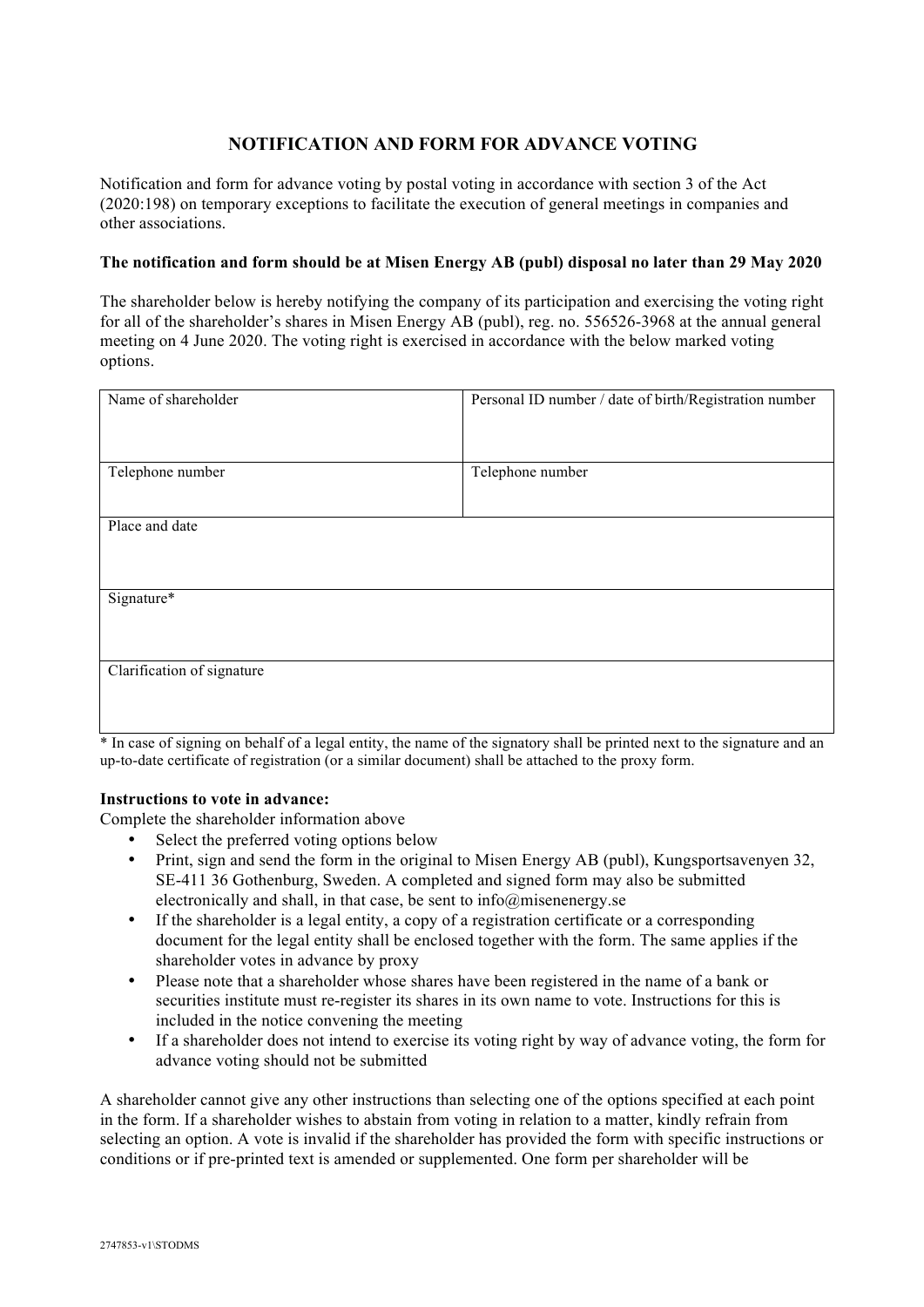considered. If more than one form is submitted, the form with the latest date will be considered. The form received by the company will be considered if two forms are dated at the same date. An incomplete or wrongfully completed form may be discarded without being considered.

The form, together with any enclosed authorization documentation, shall be provided to Misen Energy AB (publ) no later than 29 May 2020. An advance vote can be withdrawn up to and including 29 May 2020 by contacting the company via info@misenenergy.se. Thereafter, an advance vote can only be withdrawn if the shareholder is present, in person or by proxy, at the general meeting.

For complete proposals for the items on the agenda, kindly refer to the notice convening the meeting and the proposals on Misen Energy AB's (publ) webpage.

For information on how your personal data is processed, see the integrity policy that is available at Euroclear's webpage www.euroclear.com/dam/ESw/Legal/Privacy-notice-bolagsstammor-engelska.pdf.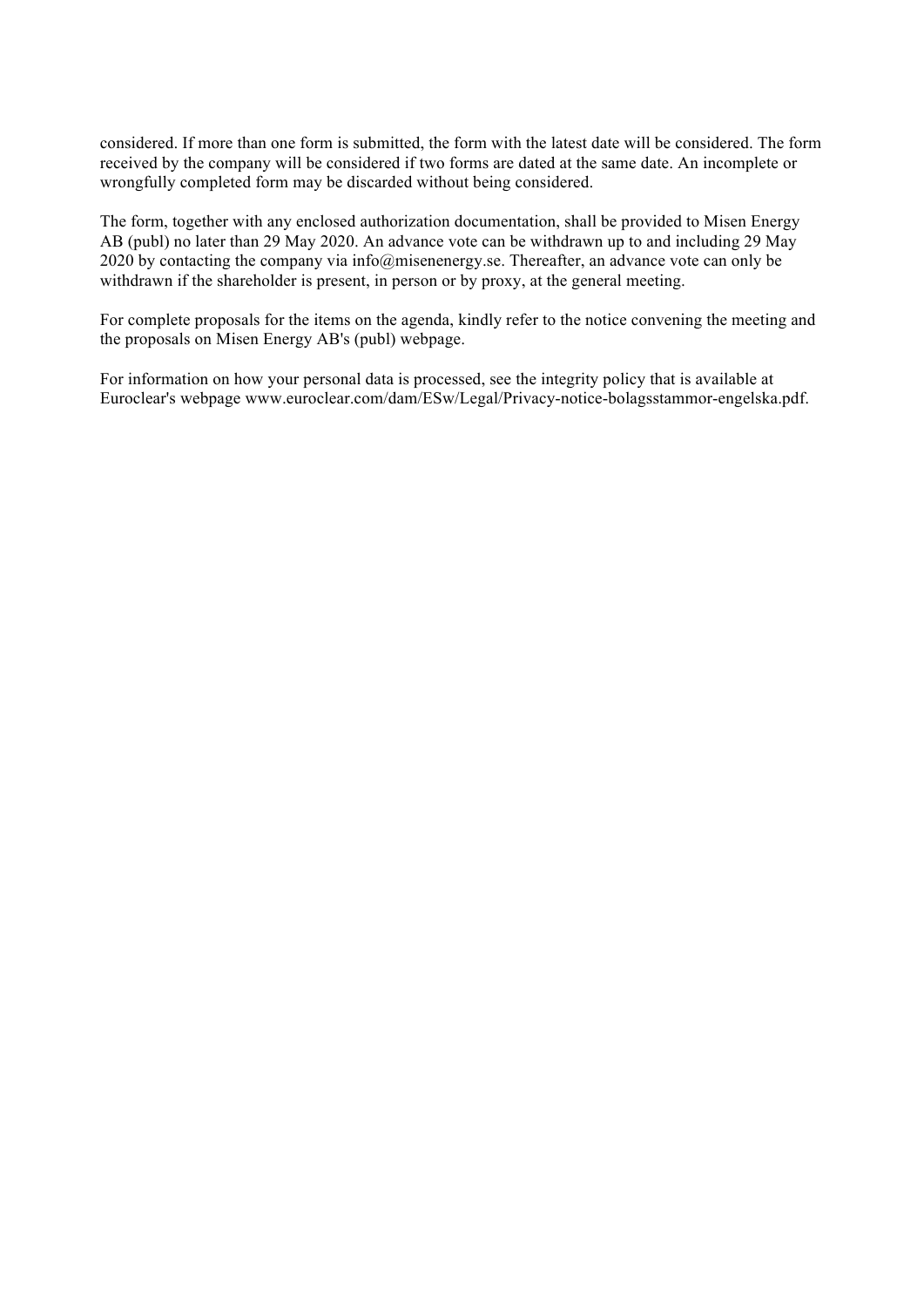## **Annual general meeting in Misen Energy AB (publ) on 4 June 2020**

The options below comprise the proposals submitted by the board of directors and the nomination committee which are included in the notice convening the annual general meeting.

| 1. Opening of the general meeting and election of chairman of the general meeting                                                                            |  |
|--------------------------------------------------------------------------------------------------------------------------------------------------------------|--|
| Yes<br>N <sub>0</sub>                                                                                                                                        |  |
| 3. Approval of the agenda                                                                                                                                    |  |
| N <sub>0</sub><br>Yes                                                                                                                                        |  |
| 5. Determination of whether the general meeting has been duly convened                                                                                       |  |
| N <sub>o</sub><br>Yes                                                                                                                                        |  |
| 8a. Resolutions regarding adoption of the income statement and the balance sheet and the<br>consolidated income statement and the consolidated balance sheet |  |
| Yes<br>N <sub>0</sub>                                                                                                                                        |  |
| 8b. Resolution regarding allocation of the company's profit or loss according to the<br>adopted balance sheet                                                |  |
| N <sub>0</sub><br>Yes                                                                                                                                        |  |
| 8c. Resolution regarding discharge from liability for the board members and the managing<br>director                                                         |  |
| <b>8c. Andrius Smaliukas</b>                                                                                                                                 |  |
| N <sub>0</sub><br>Yes                                                                                                                                        |  |
| 8c. Oleg Batiuk                                                                                                                                              |  |
| N <sub>0</sub><br>Yes                                                                                                                                        |  |
| 8c. Dimitrios Dimitriadis                                                                                                                                    |  |
| Yes<br>N <sub>0</sub>                                                                                                                                        |  |
| 8c. Pavlo Prysiazhniuk                                                                                                                                       |  |
| Yes<br>No                                                                                                                                                    |  |
| 8c. Göran Wolff                                                                                                                                              |  |
| Nej<br>Ja                                                                                                                                                    |  |
| 9. Determination of the number of board members and the number of auditors and deputy<br>auditors                                                            |  |
| <b>Number of directors</b>                                                                                                                                   |  |
| Yes<br>No                                                                                                                                                    |  |
| <b>Number of auditors</b>                                                                                                                                    |  |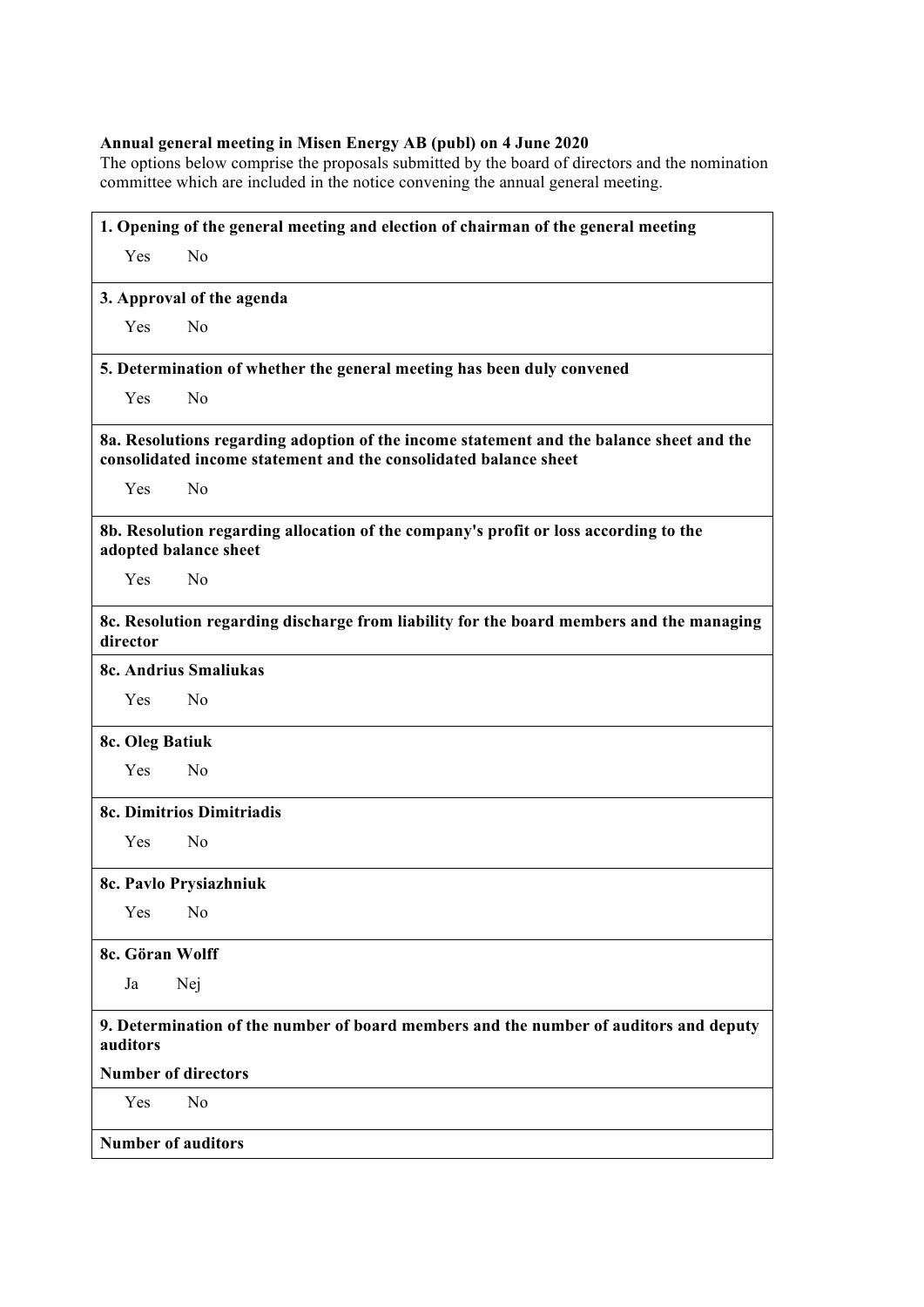| Yes                                                                                               | N <sub>0</sub>                                                                |  |
|---------------------------------------------------------------------------------------------------|-------------------------------------------------------------------------------|--|
| 10. Determination of remuneration to members of the board and board committees and to<br>auditors |                                                                               |  |
| Fees to the board of directors                                                                    |                                                                               |  |
| Yes                                                                                               | N <sub>o</sub>                                                                |  |
| <b>Fees to the auditors</b>                                                                       |                                                                               |  |
| Yes                                                                                               | No                                                                            |  |
|                                                                                                   | 11. Election of members of the board and chairman of the board and audit firm |  |
|                                                                                                   | 11. Re-election of Andrius Smaliukas                                          |  |
| <b>Yes</b>                                                                                        | No                                                                            |  |
|                                                                                                   | 11. Re-election of Dimitrios Dimitriadis                                      |  |
| Yes                                                                                               | N <sub>0</sub>                                                                |  |
|                                                                                                   | 11. Re-election of Oleg Batyuk                                                |  |
| Yes                                                                                               | No                                                                            |  |
|                                                                                                   | 11. Re-election of Pavel Prysiazhniuk                                         |  |
| Yes                                                                                               | N <sub>o</sub>                                                                |  |
| 11. Re-election of the chairman of the board of directors<br><b>Andrius Smaliukas</b>             |                                                                               |  |
| Ja                                                                                                | Nej                                                                           |  |
|                                                                                                   | 11. Election of the registered audit firm Frejs Revisorer AB                  |  |
| Yes                                                                                               | N <sub>0</sub>                                                                |  |
|                                                                                                   | 12. Election of members of the Nomination Committee                           |  |
|                                                                                                   | 12. Re-election of Sergiy Probylov                                            |  |
| Yes                                                                                               | N <sub>0</sub>                                                                |  |
|                                                                                                   | 12. Re-election of Dimitrios Dimitriadis                                      |  |
| Yes                                                                                               | N <sub>0</sub>                                                                |  |
|                                                                                                   | 12. Re-election of Aurimas Augustinavicius                                    |  |
| Yes                                                                                               | No                                                                            |  |
|                                                                                                   | 12. Re-election of Andrius Smaliukas                                          |  |
| Yes                                                                                               | No                                                                            |  |